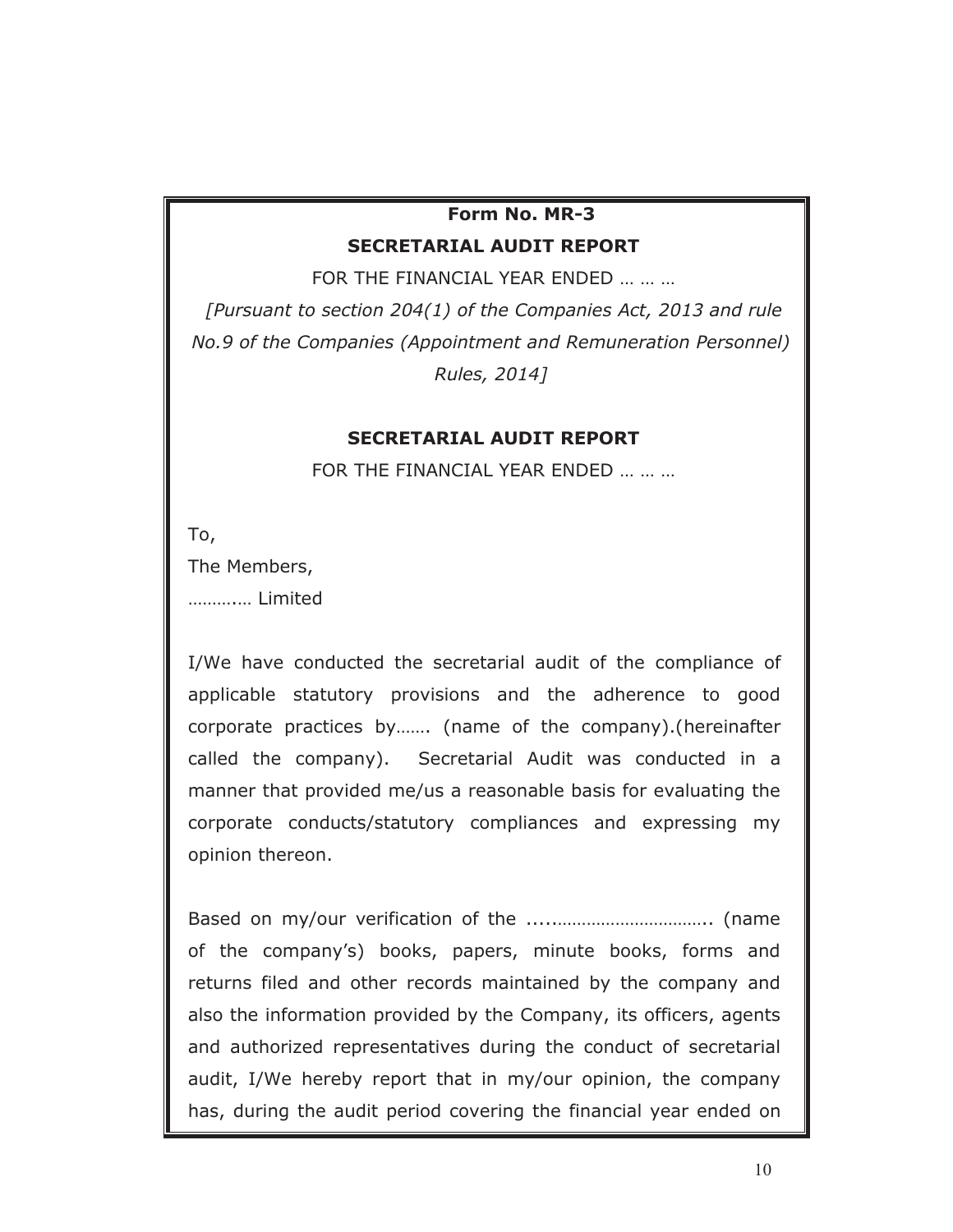complied with the statutory provisions listed hereunder and also that the Company has proper Board-processes and compliance-mechanism in place to the extent, in the manner and subject to the reporting made hereinafter:

I/we have examined the books, papers, minute books, forms and returns filed and other records maintained by ………….. ("the Company") for the financial year ended on  $\mu$ ,  $\mu$  according to the provisions of:

(i) The Companies Act, 2013 (the Act) and the rules made thereunder;

(ii) The Securities Contracts (Regulation) Act, 1956 ('SCRA') and the rules made thereunder;

(iii) The Depositories Act, 1996 and the Regulations and Bye-laws framed thereunder;

(iv) Foreign Exchange Management Act, 1999 and the rules and regulations made thereunder to the extent of Foreign Direct Investment, Overseas Direct Investment and External Commercial Borrowings;

(v) The following Regulations and Guidelines prescribed under the Securities and Exchange Board of India Act, 1992 ('SEBI Act'):-

(a) The Securities and Exchange Board of India (Substantial Acquisition of Shares and Takeovers) Regulations, 2011;

(b) The Securities and Exchange Board of India (Prohibition of Insider Trading) Regulations, 1992;

(c) The Securities and Exchange Board of India (Issue of Capital and Disclosure Requirements) Regulations, 2009;

(d) The Securities and Exchange Board of India (Employee Stock Option Scheme and Employee Stock Purchase Scheme) Guidelines, 1999;

(e) The Securities and Exchange Board of India (Issue and Listing of Debt Securities) Regulations, 2008;

(f) The Securities and Exchange Board of India (Registrars to an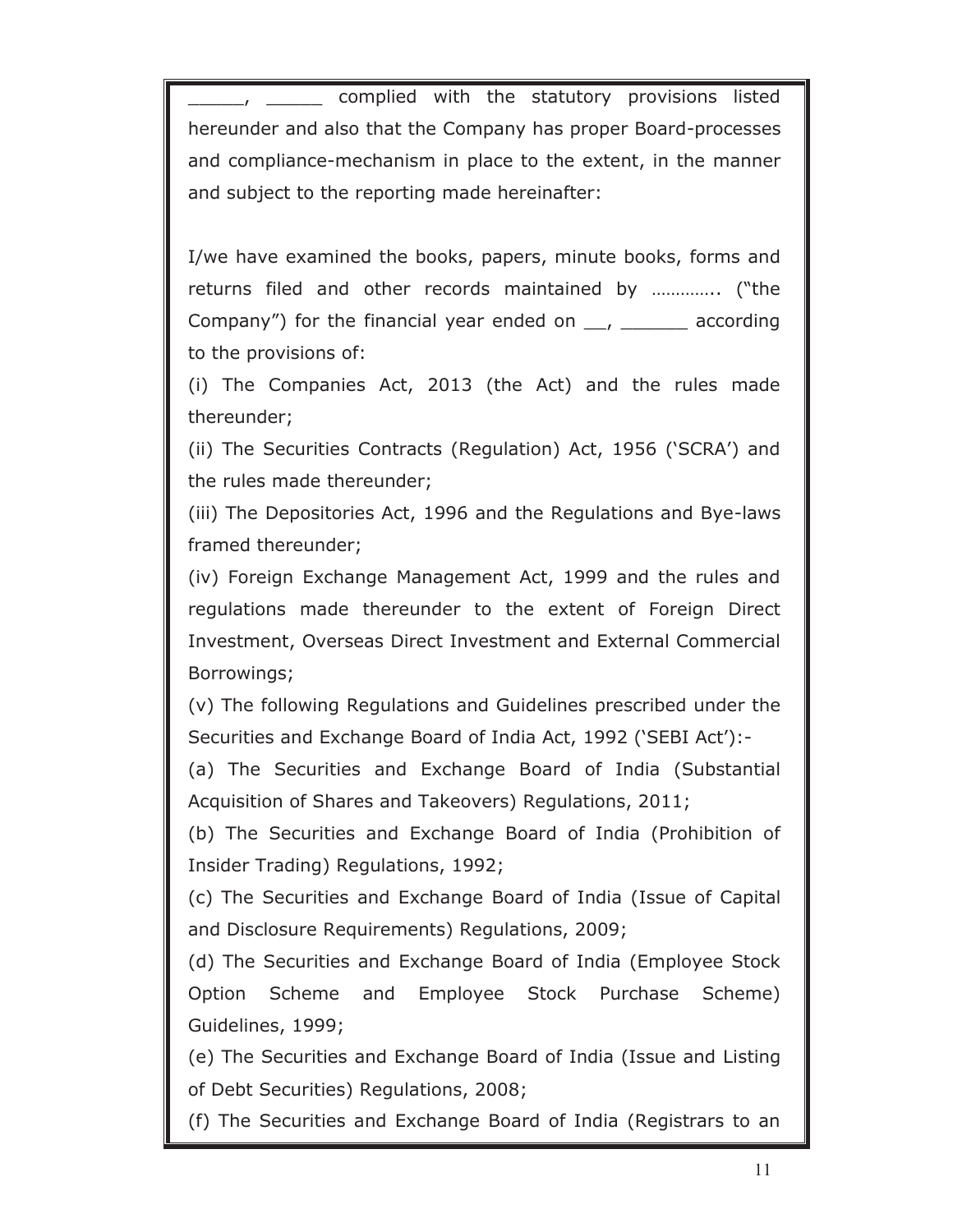Issue and Share Transfer Agents) Regulations, 1993 regarding the Companies Act and dealing with client;

(g) The Securities and Exchange Board of India (Delisting of Equity Shares) Regulations, 2009; and

(h) The Securities and Exchange Board of India (Buyback of Securities) Regulations, 1998;

(vi) .............................................................. (Mention the other laws as may be applicable specifically to the company)

I/we have also examined compliance with the applicable clauses of the following:

- (i) Secretarial Standards issued by The Institute of Company Secretaries of India.
- (ii) The Listing Agreements entered into by the Company with ….. Stock Exchange(s), if applicable;

During the period under review the Company has complied with the provisions of the Act, Rules, Regulations, Guidelines, Standards, etc. mentioned above subject to the following observations:

*Note: Please report specific non compliances / observations / audit qualification, reservation or adverse remarks in respect of the above para wise.*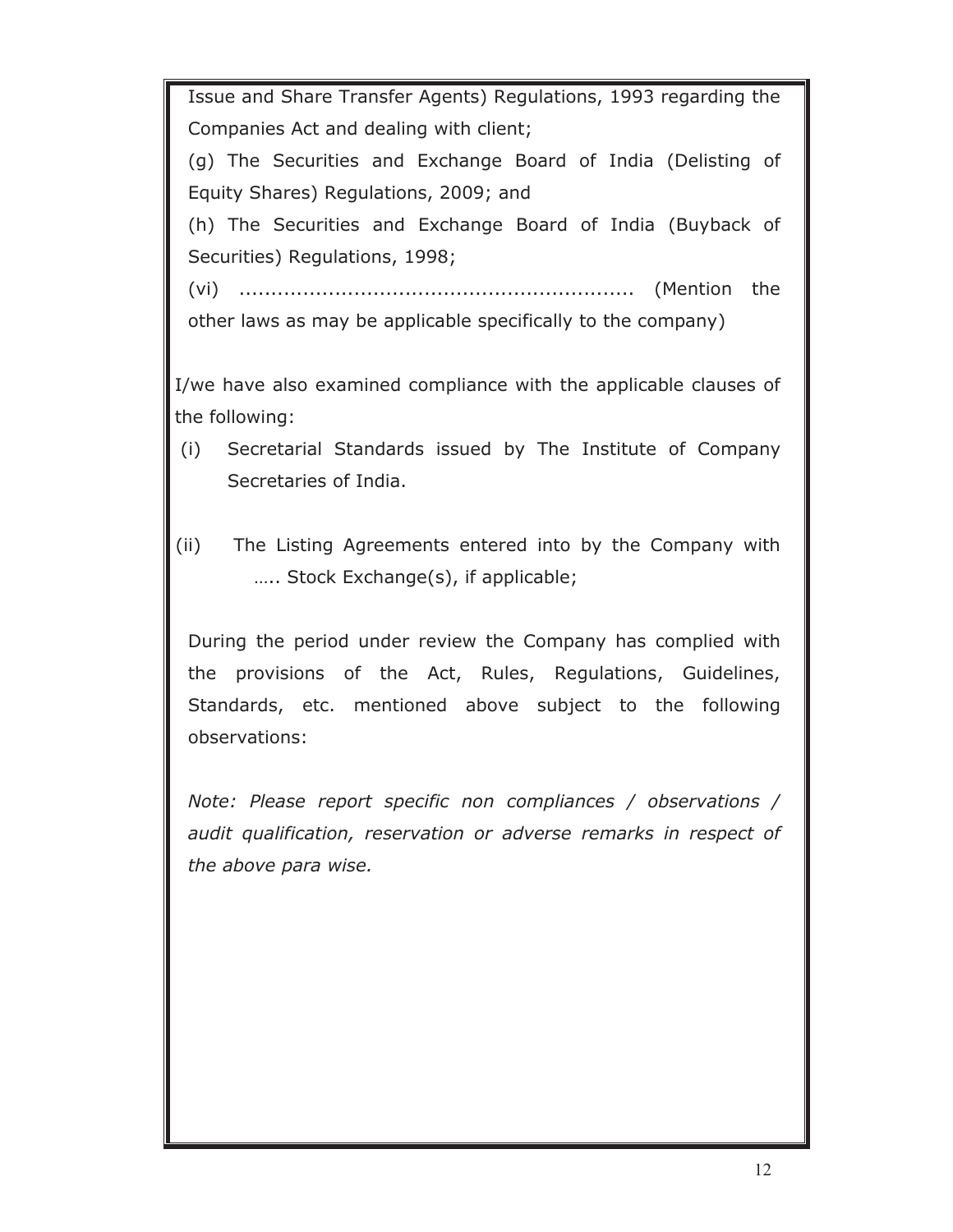## **I/we further report that**

The Board of Directors of the Company is duly constituted with proper balance of Executive Directors, Non-Executive Directors and Independent Directors. The changes in the composition of the Board of Directors that took place during the period under review were carried out in compliance with the provisions of the Act.

Adequate notice is given to all directors to schedule the Board Meetings, agenda and detailed notes on agenda were sent at least seven days in advance, and a system exists for seeking and obtaining further information and clarifications on the agenda items before the meeting and for meaningful participation at the meeting.

Majority decision is carried through while the dissenting members' views are captured and recorded as part of the minutes.

**I/we further report that** there are adequate systems and processes in the company commensurate with the size and operations of the company to monitor and ensure compliance with applicable laws, rules, regulations and guidelines.

*Note: Please report specific observations / qualification, reservation or adverse remarks in respect of the Board Structures/system and processes relating to the Audit period.* 

**I/we further report that** during the audit period the company has .................................

(Give details of specific events / actions having a major bearing on the company's affairs in pursuance of the above referred laws, rules, regulations, guidelines, standards, etc. referred to above). For example: